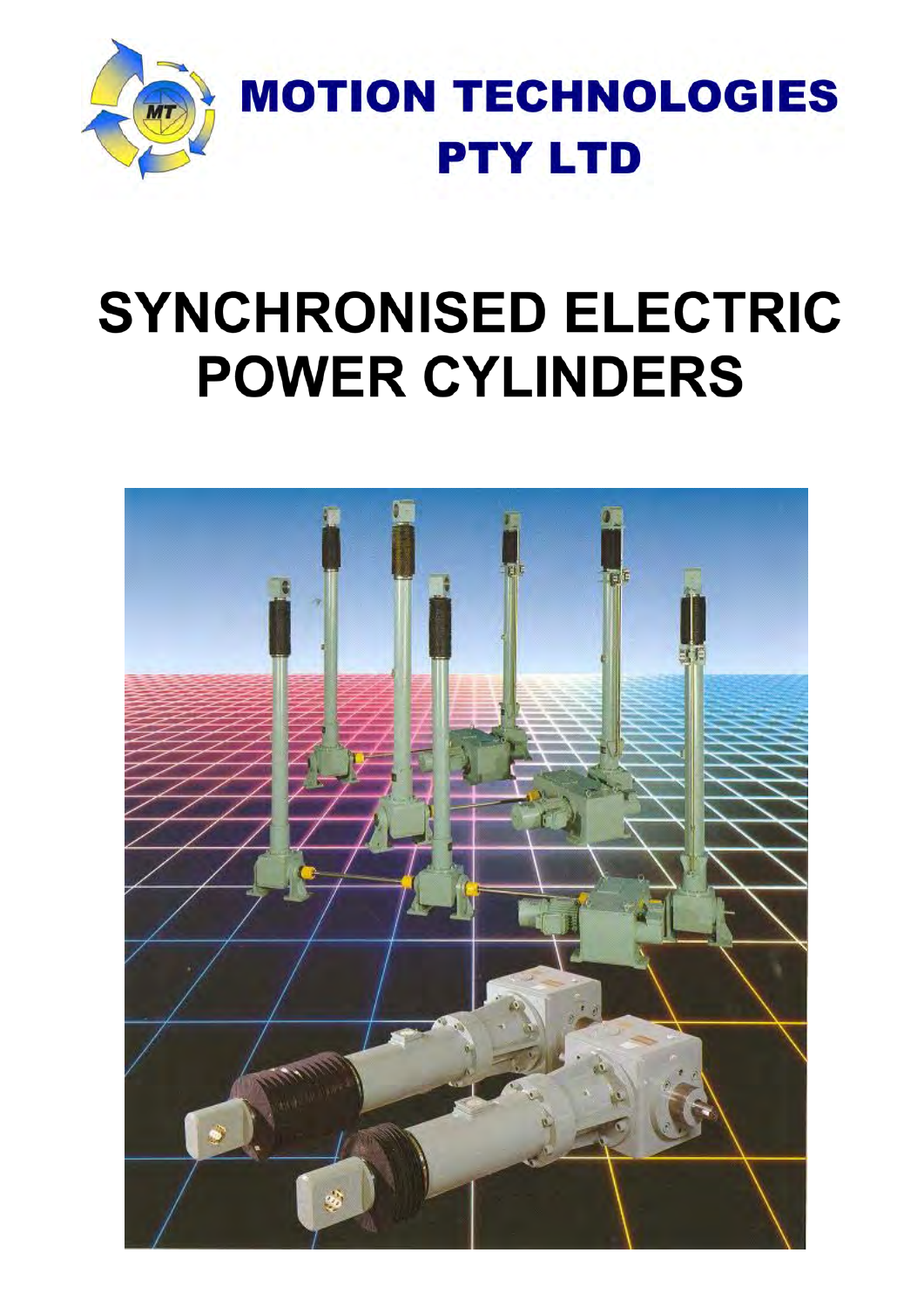#### **Speed**

In the SGB Series, the operating speed can be selected according to its application from the table below, standard load and speed values are shown for each model.

Cylinders may be operated at values other than shown in the table depending on the condition, so please contact Motion Technologies engineering for advice.

|                     | <b>Speed V Thrust</b> |                  |      |                |      |      |      |      |        |  |  |  |  |  |  |
|---------------------|-----------------------|------------------|------|----------------|------|------|------|------|--------|--|--|--|--|--|--|
|                     |                       |                  |      | Speed (mm/sec) |      |      |      |      |        |  |  |  |  |  |  |
| Model               | 20                    | 40               | 60   | 80             | 100  | 120  | 140  | 150  |        |  |  |  |  |  |  |
| SGB05T              | 0.5                   | 0.5              | 0.5  | 0.5            | 0.5  |      |      |      |        |  |  |  |  |  |  |
| SGB <sub>2</sub> T  | 2                     | $\overline{2}$   | 2    | 2              | 2    |      |      |      |        |  |  |  |  |  |  |
| SGB5T               | 5                     | 5<br>5<br>5<br>5 |      |                |      |      |      |      |        |  |  |  |  |  |  |
| SGB5TL              | 5                     | 5                | 5    | 5              | 5    | 5.0  |      |      | Thrust |  |  |  |  |  |  |
| SGB10T              | 10                    | 10               | 10   | 10             | 10   | 10   |      |      |        |  |  |  |  |  |  |
| SGB10TL             | 10                    | 8.1              | 8.1  | 8.1            | 8.1  | 7.6  | 7.6  | 7.6  | $\geq$ |  |  |  |  |  |  |
| SGB <sub>20</sub> T | 20                    | 20               | 20   | 20             | 20   | 20   | 20   | 20   | Tonne  |  |  |  |  |  |  |
| SGB20TL             | 20                    | 20               | 20   | 20             | 20   | 20   | 20   |      |        |  |  |  |  |  |  |
| SGB30T              | 30                    | 30               | 30   | 30             | 30   | 30   | 30   |      |        |  |  |  |  |  |  |
| SGB30TL             | 30                    | 30               | 27.6 | 27.6           | 27.6 | 27.6 | 25.8 | 25.8 |        |  |  |  |  |  |  |
| SGB50T              | 50                    | 50               | 50   | 50             | 50   | 50   | 50   | 50   |        |  |  |  |  |  |  |
| SGB50TL             | 50                    | 50               | 50   | 50             | 50   | 50   | 50   | 50   |        |  |  |  |  |  |  |
| SGB75T              | 75                    | 75               | 75   | 75             | 75   | 75   | 75   | 75   |        |  |  |  |  |  |  |
| SGB100T             | 100                   | 100              | 100  | 100            | 96   | 96   | 96   | 96   |        |  |  |  |  |  |  |



A pair of cylinders are parallel linked for operation. Eight sets of synchro-cylinders are used for one cart.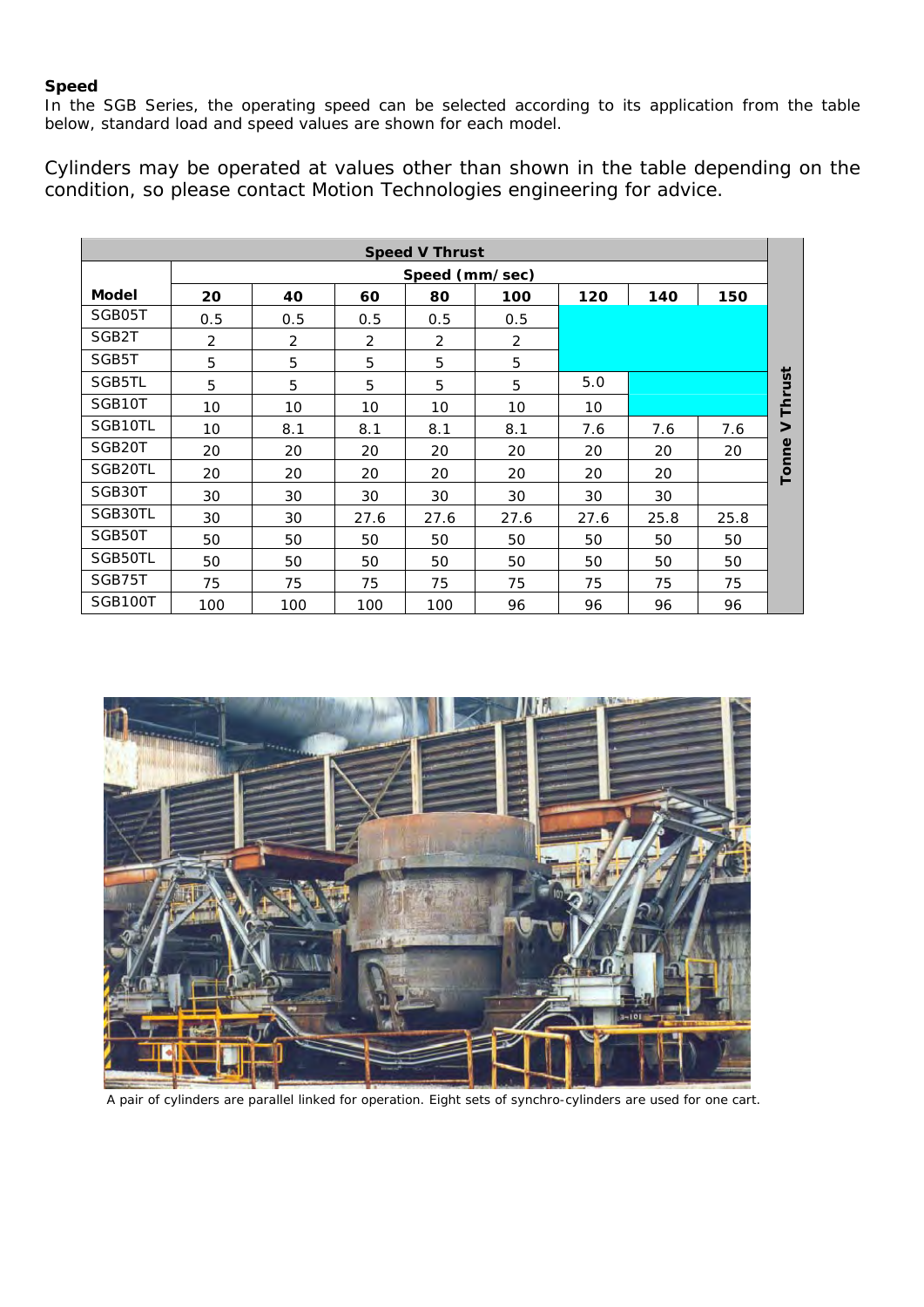#### **Standard Specifications**

| Environment         | Without bellows: general plant indoor and less dusty place |
|---------------------|------------------------------------------------------------|
|                     | With bellows: outdoor and dusty                            |
| Speed               | Maximum speed up to 150mm/sec                              |
| Ambient Temperature | $-15^{\circ}$ C $\sim$ 50 $^{\circ}$ C                     |
| Lubrication         | Grease supply                                              |

## **Special Specifications (Consult MT Engineering)**

| <b>Installation Place</b> | For the installation in corrosive environment, we can manufacture the synchro-cylinder<br>coated with epoxy-based paint or to most other special requirements     |
|---------------------------|-------------------------------------------------------------------------------------------------------------------------------------------------------------------|
| Speed                     | When an oil bath is used, it is possible to operate the cylinder at a speed higher than the<br>standard speed                                                     |
| Ambient Temperature       | Low and high temperature greases can be used, according to the working installation                                                                               |
| Lubrication               | For high speed and high frequency operation, the use of oil bath is recommended. In that                                                                          |
|                           | case, direction of installation, must be considered                                                                                                               |
| Anti-rotation Mechanism   | Not supplied for the standard type. Equip the device to prevent the rotation torque on the<br>mate machine in proportion to the load                              |
| Self-locking              | The screw shaft is changed from ball screw to trapezoidal screw. By doing so, the cylinder<br>becomes self-locking in most cases but speed limitations will apply |
| Safety Nut                | For critical safety installations, an automatic safety nut can be incorporated to prevent                                                                         |
|                           | load dropping for a critical nut failure incidence                                                                                                                |

| Model   | <b>Thrust Power</b><br>(tonne) | Lead per turn of<br>input shaft<br>(mm) | Rod rotating<br>torque (kg.m) | <b>Rated input</b><br>shaft torque<br>(kg.m) | Max input<br>shaft torque<br>(kg.m) | Max speed<br>(mm/sec) |
|---------|--------------------------------|-----------------------------------------|-------------------------------|----------------------------------------------|-------------------------------------|-----------------------|
| SGB05T  | 0.5                            | 5                                       | 0.5                           | 0.5                                          | 3.5                                 | 100                   |
| SGB2T   | 2                              | 3                                       | 2.1                           | 101                                          | 6.4                                 | 100                   |
| SGB5T   | 5                              | 5                                       | 8.8                           | 4.7                                          | 18.9                                | 100                   |
| SGB5TL  | 5                              | 6                                       | 10.6                          | 5.6                                          | 18.9                                | 120                   |
| SGB10T  | 10                             | 6                                       | 21.2                          | 11.2                                         | 37.4                                | 120                   |
| SGB10TL | 10                             | 8                                       | 28.3                          | 10.5                                         | 37.4                                | 150                   |
| SGB20T  | 20                             | 8                                       | 56.6                          | 30.0                                         | 54.0                                | 150                   |
| SGB20TL | 20                             | 10                                      | 70.7                          | 37.4                                         | 54.0                                | 140                   |
| SGB30T  | 30                             | 12                                      | 127.3                         | 67.4                                         | 111.6                               | 140                   |
| SGB30TL | 30                             | 16                                      | 169.8                         | 89.9                                         | 111.6                               | 150                   |
| SGB50T  | 50                             | 16                                      | 282.9                         | 149.8                                        | 168.0                               | 150                   |
| SGB50TL | 50                             | 16                                      | 353.7                         | 149.8                                        | 300.0                               | 150                   |
| SGB75T  | 75                             | 16                                      | 530.5                         | 224.7                                        | 300.0                               | 150                   |
| SGB100T | 100                            | 19.2                                    | 848.8                         | 359.6                                        | 361.2                               | 150                   |

### **Construction**